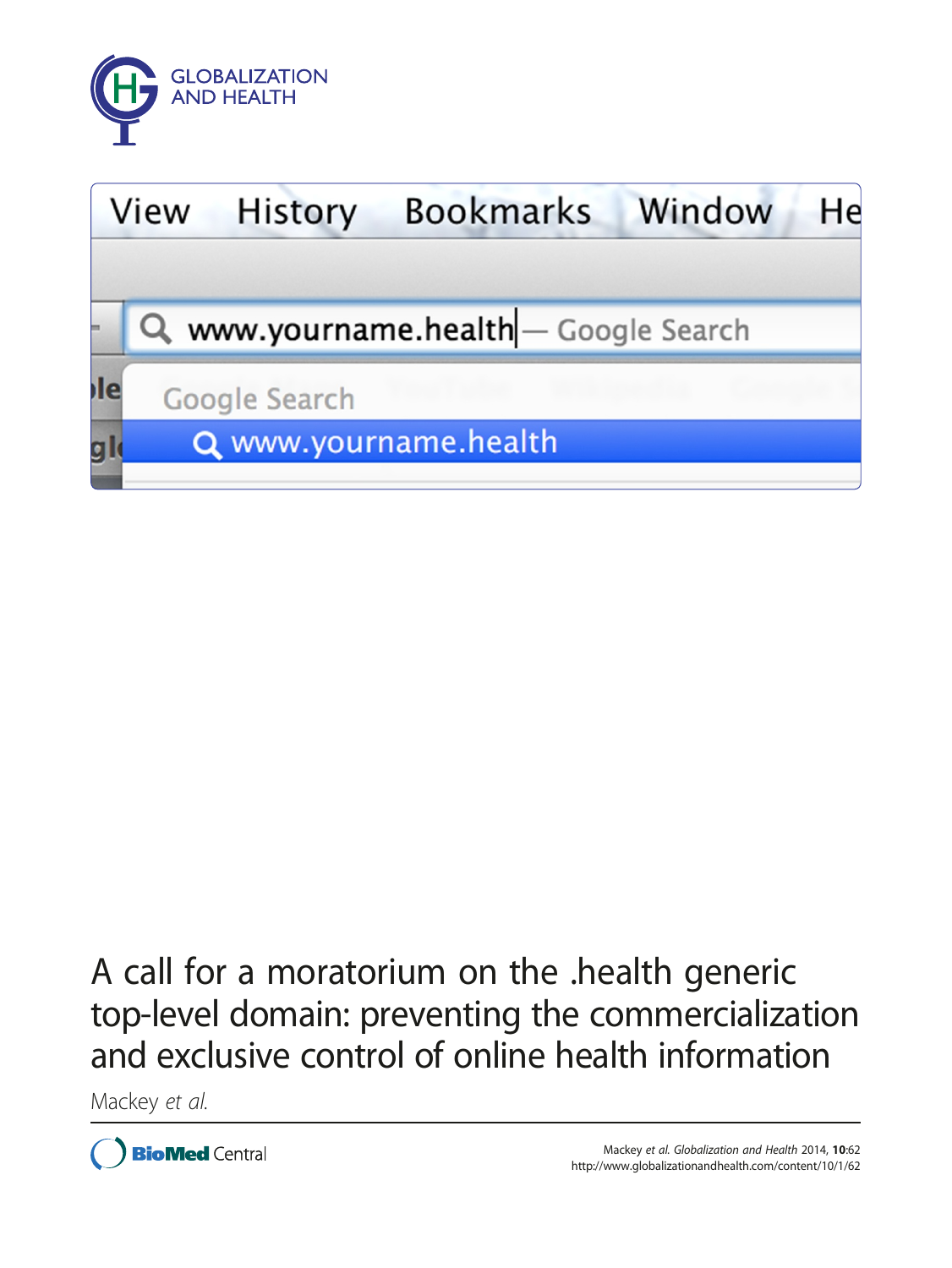# **COMMENTARY COMMENTARY Open Access**



# A call for a moratorium on the .health generic top-level domain: preventing the commercialization and exclusive control of online health information

Tim K Mackey<sup>1,2\*</sup>, Gunther Eysenbach<sup>3,4</sup>, Bryan A Liang<sup>1,2</sup>, Jillian C Kohler<sup>5</sup>, Antoine Geissbuhler<sup>6,7,8</sup> and Amir Attaran<sup>9</sup>

## Abstract

In just a few weeks, the Internet could be expanded to include a new .health generic top-level domain name run by a for-profit company with virtually no public health credentials - unless the international community intervenes immediately. This matters to the future of global public health as the "Health Internet" has begun to emerge as the predominant source of health information for consumers and patients. Despite this increasing use and reliance on online health information that may have inadequate quality or reliability, the Internet Corporation for Assigned Names and Numbers (ICANN) recently announced it intends to move forward with an auction to award the exclusive, 10 year rights to the .health generic top-level domain name. This decision is being made over the protests of the World Medical Association, World Health Organization, and other stakeholders, who have called for a suspension or delay until key questions can be resolved. However, rather than engage in constructive dialogue with the public health community over its concerns, ICANN chose the International Chamber of Commerce—a business lobbying group for industries to adjudicate the .health concerns. This has resulted in a rejection of challenges filed by ICANN's own independent watchdog and others, such that ICANN's Board decided in June 2014 that there are "no noted objections to move forward" in auctioning the .health generic top-level domain name to the highest bidder before the end of the year. This follows ICANN's award of several other health-related generic top-level domain names that have been unsuccessfully contested. In response, we call for an immediate moratorium/ suspension of the ICANN award/auction process in order to provide the international public health community time to ensure the proper management and governance of health information online.

Keywords: eHealth, Global health governance, Information technology, Internet, Domain names, Health Internet

## Background

An international debate that may very well determine the future of online health information is currently underway, yet prospects for the global public health community and consumer protection advocates appear bleak following recent decisions by the Internet Corporation for Assigned Names and Numbers ("ICANN") to proceed forward with the auction of a new .health top-level domain over the objections of numerous public health

<sup>2</sup>Department of Anesthesiology and Division of Global Public Health, University of California San Diego School of Medicine, 200 W Arbor Drive, San Diego, CA 92103-8770, USA

stakeholders [\[1](#page-9-0)]. At stake is the future of the "Health Internet", a term used by the World Health Organization ("WHO") to describe the wide range of benefits and risks the Internet now poses to individual consumers, health professionals, and local, national, and global public health systems [[2\]](#page-9-0).

Wikipedia, the world's largest reference website and a product of the modern digital age, aptly describes the Internet as a global system of interconnected computer networks that connects billions of devices worldwide, many of which now predominantly feature and deliver health information and services (e.g., websites, social media platforms, mHealth applications, connected devices) [\[3](#page-9-0)]. In order to ensure that global users can navigate and understand this vast network of resources, the Internet uses unique,



© 2014 Mackey et al.; licensee BioMed Central Ltd. This is an Open Access article distributed under the terms of the Creative Commons Attribution License [\(http://creativecommons.org/licenses/by/4.0\)](http://creativecommons.org/licenses/by/4.0), which permits unrestricted use, distribution, and reproduction in any medium, provided the original work is properly credited. The Creative Commons Public Domain Dedication waiver [\(http://creativecommons.org/publicdomain/zero/1.0/](http://creativecommons.org/publicdomain/zero/1.0/)) applies to the data made available in this article, unless otherwise stated.

<sup>\*</sup> Correspondence: [tmackey@ucsd.edu](mailto:tmackey@ucsd.edu) <sup>1</sup>

<sup>&</sup>lt;sup>1</sup>Global Health Policy Institute, 8950 Villa La Jolla Drive, Suite #A204, La Jolla, CA 92037, USA

Full list of author information is available at the end of the article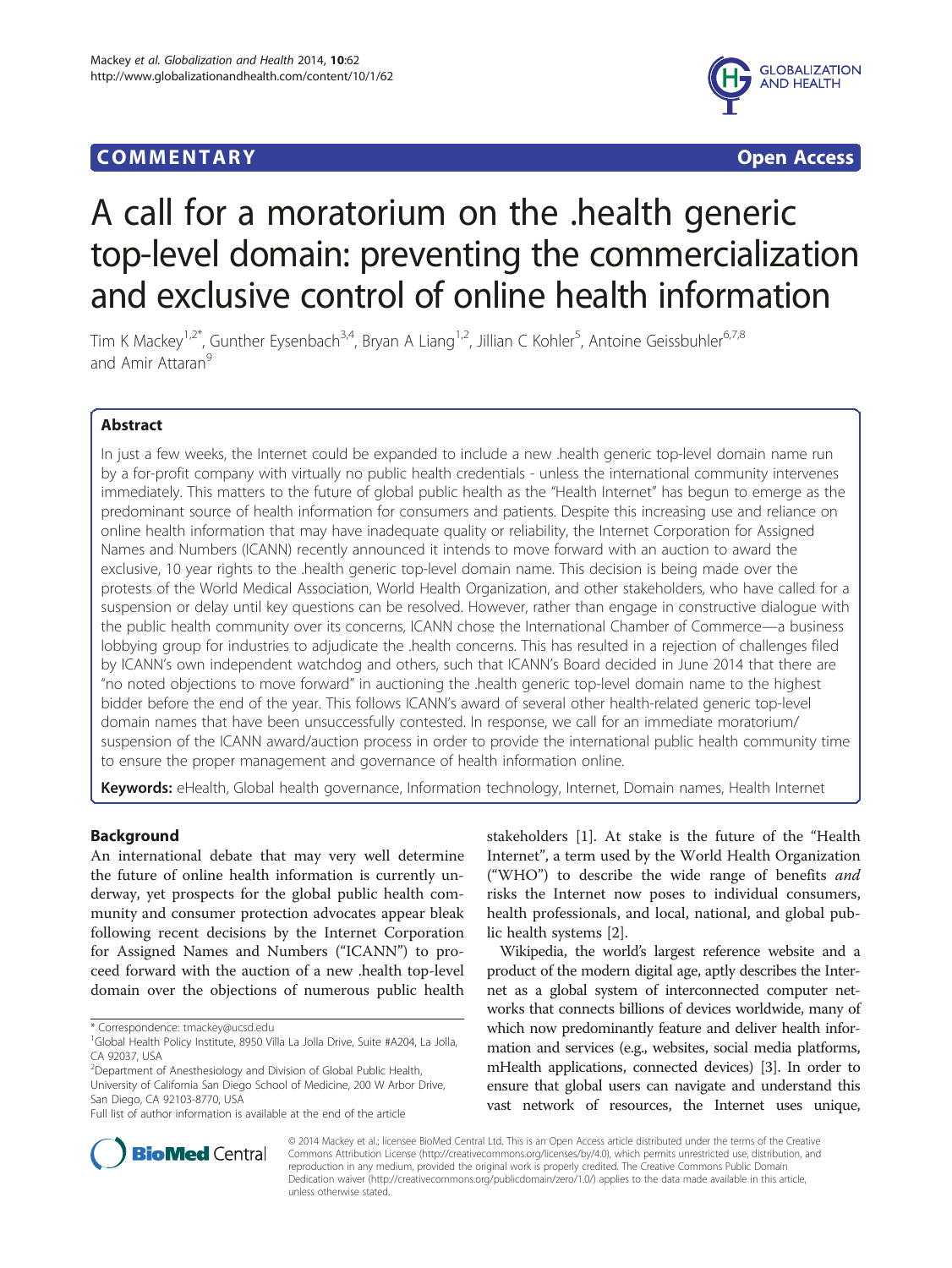hierarchical identifiers to organize the global Internet name space into familiar constructs like website names and email addresses [[4](#page-9-0)]. The top-level domains ("TLD") are the highest level of this naming system consisting of names in the root zone, or simply everything after the final dot in a web address (i.e., http://www.example.[COM]). Just below TLDs are the second-level domains ("SLD"), generally managed by domain name registrars (i.e., http://www.  $[EXAMPLE].com$ ). For the most part, anyone who has owned a website URL at some time has bought its name from a domain name registrar.

The entity that manages this hierarchical naming system and the roughly 500 accredited domain name registrars is ICANN, a California non-governmental organization established by the US government, but notionally independent of it [\[4,5](#page-9-0)]. ICANN relies on an international Board of Directors consisting of various ICANN constituents, a CEO, staff, and advisory committees consisting of stakeholders from national governments, Internet technical experts, and Internet organizations to inform its decisions [\[4\]](#page-9-0).

Since the Internet is not a single entity, but a voluntary federation of networks, it requires a leviathan such as ICANN and its affiliates (specifically The Internet Assisted Numbers Authority) to impose certain standards on the namespace and to accredit domain name registrars [[5](#page-9-0)]. Because it governs the majority of the domain name system, ICANN bears great responsibility for those standards, and how the Internet can be used to help or harm individual users.

However, ICANN's governance structure has been criticized for its lack of adequate stakeholder participation and insufficient transparency bringing into question the appropriateness of its role in newly-emerging Internet governance [[4\]](#page-9-0). For example, under ICANN's Uniform Domain Name Dispute Resolution Policy, domain name owners are forbidden from "registering [a] domain name for an unlawful purpose", and prohibited from "knowingly [using] the domain name in violation of any applicable laws or regulations" [[6\]](#page-9-0). These reasonable obligations, however, lack enforceability, because ICANN has no appeal process or mechanism to take *proactive* action against websites that are being used for unlawful purposes or that violate laws that accredited registrars fail to report [[7\]](#page-9-0). Consequently, many websites feature illicit online content with clear public health and patient safety concerns that registrars take no action against, such as websites selling medicines without a prescription and that also potentially traffic counterfeit or falsified medicines [\[7](#page-9-0)-[12](#page-9-0)]. These websites are connected with organized criminal enterprises and have caused injury and even death, such as the case of USA teenager Ryan Haight, who died from an overdose of prescription opioid drugs illegally purchased from an online pharmacy [[8](#page-9-0),[9](#page-9-0)].

Because ICANN's processes have not been sufficient to address current threats to the safety and security of the Health Internet, there is reason to worry that the situation will be exacerbated by simply awarding the new health domains to the highest bidder (explained below). ICANN's processes appear to favor business interests and generation of profits over the future integrity of the Health Internet, failing to make any tangible commitments to protect public health or enforce norms as would be found in a responsible global governance framework [[4,11,13\]](#page-9-0).

#### ICANN's new gTLD program

Currently, ICANN has an ambitious plan to vastly expand Internet names that was launched in 2011, over and above the 21 TLDs then in existence [\[13\]](#page-9-0). The plan calls for creating new "generic top-level domain names" ("gTLDs"), a category of TLDs which can consist of virtually any TLD name suggested by an applicant, including TLDs in different languages/characters, corporate brands, recognized social communities, geographical locations, generally under the broad category of open TLDs (with generally no restrictions and open to the public for registration) [\[14](#page-9-0)].

With this expansion, domain names will continue to evolve into a form of intellectual property, as they will carry exclusive use rights for successful registrars, will readily act to identify businesses and/or services, and can be tailored by owners for reasons of branding and identity, as is the case with trademarks. Importantly, this new process of governing the Internet namespace will preclude important decisionmaking processes regarding equitable and safe access of specific gTLDs and their related SLDs, as successful registrars will largely have exclusive control and rights on how to manage their gTLD name space.

The new ICANN gTLD program resulted in 1,930 applications, the majority of which  $(74.6\%, N = 1440)$  have now passed initial ICANN evaluation [[15](#page-9-0)]. As of the beginning of June 2014, 15.3% ( $N = 295$ ) of applicants have successfully completed the entire gTLD application process and have had their gTLDs introduced to the Internet, while others are under contractual negotiation and soon to launch [[15\]](#page-9-0). Still others are in the process of contention resolution, which is a process to resolve the award of a gTLD when there is more than one applicant for the same gTLD name, which usually ends in an auction [\[14](#page-9-0)].

The current crop of new gTLD applications also includes more than a dozen health-related terms, which depending on how they are used (or abused) could effectively shape the future of health information online, and very likely consumer and patient health behaviors and outcomes [[13,16](#page-9-0)]. Among the new health-related gTLDs are .doctor, .medical, .healthcare, .hospital, and most importantly, .health (see Table [1](#page-4-0) for complete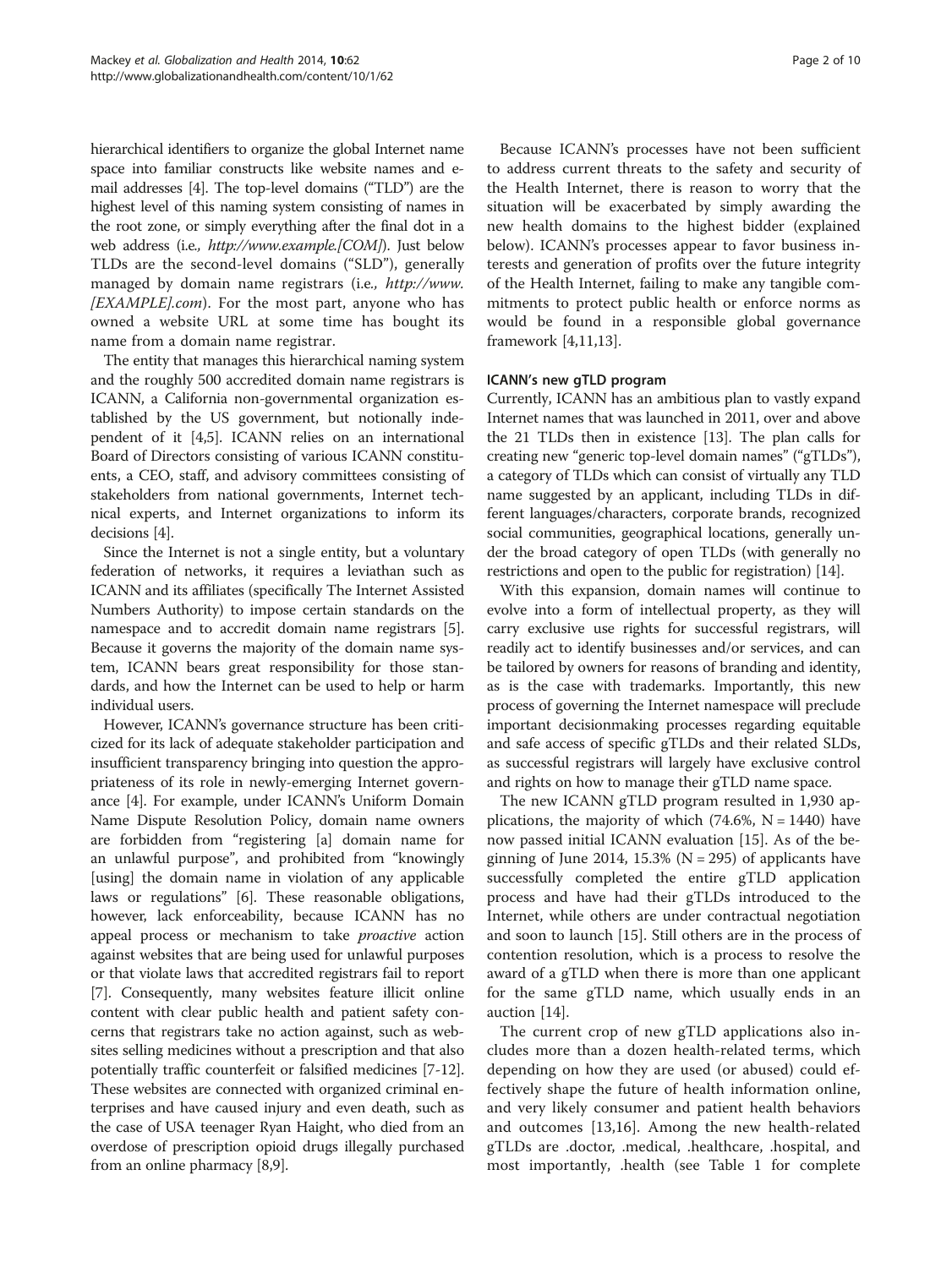listing) The adverse impact of ICANN's award decisions will emerge when these health-related gTLDs are leased out by ICANN on 10 year, exclusive contracts to whichever domain name registrars are chosen or win an auction, and the domain name registrars begin selling SLDs (i.e., website names) to persons and companies who may seek to maximize profit without due regard to the integrity of online health content [[13,16](#page-9-0)].

If this step is taken, then without violating current ICANN rules hypothetically one could begin to see websites with the following URLs as examples [\[13](#page-9-0)]:

- http://www.[smoking].[health] (potentially purchased by a tobacco company)
- http://www.[vaccinatekids].[health] (potentially purchased by anti-vaccine activists)
- http://www.[obesity].[health] (potentially purchased by a junk food company)
- http://www.[cancer].[doctor] (potentially purchased by unscrupulous vendors catering to the desperate dying)

It is self-evidently problematic to propound online scientifically unfounded information, or biased information, in an era where consumers and patients are increasingly using the Internet as their primary source for health information [\[3,13,17](#page-9-0)]. Importantly, legal protections of freedom of speech do have limits, especially in the context of use and marketing by corporations, which is why health warnings and/or labeling are already carefully regulated [[18](#page-9-0)]. By creating new, largely un-regulated domain names for vast swathes of health information online, ICANN may be setting a dangerous and potentially wide-ranging precedent that could impede future efforts to establish reliable health information and services online or offline [[13,16\]](#page-9-0).

#### Health-related gTLD concerns

Despite the growing importance of health information online, little is known about the characteristics of health-related gTLD applicants. ICANN has sought only limited answers from the applicants about which sorts of Internet content they will allow or refuse, who they will let purchase SLDs, whether certain controversial SLD names will be reserved or prevented from being misused, whether conflicts of interest will be disclosed, and how disputes over inappropriate conduct will be adjudicated [[13\]](#page-9-0).

What is clear, however, is that several privately held, forprofit businesses, many of which are completely unknown to the public health field and have no such expertise, are actively seeking or have already been awarded these new health domains and propose few if any needed restrictions on future use [\[13,16](#page-9-0)]. Some applicants, as in the case of the .health gTLD, have responded to public scrutiny by offering limited application changes, but how their commitments would be implemented and enforced remains unclear, not least because of ICANN's lack of enforcement of existing rules like the Uniform Domain Name Dispute Resolution Policy [[7](#page-9-0)].

It is difficult to envisage these concerns being properly addressed, given wide-spread debate, concern, and criticism of ICANN's new gTLD process, particularly in relation to health-related domains [[13,16\]](#page-9-0). For example, a company named Donuts Inc. has applied to ICANN for hundreds of gTLDs, with funding from private equity firms that undoubtedly expect a "healthy" return on their investments [\[19,20\]](#page-9-0). Included in these efforts are more than 10 applications that Donuts Inc. filed for health-related gTLDs, including some that are uncontested with no other applicants and that have already been awarded [[13\]](#page-9-0). Once Donuts Inc. acquires these names, then its likely business model will be to generate maximum returns for its shareholders/owners, meaning to sell the maximum number of SLDs at the highest possible price. Such incentives are not easily reconciled with potential concerns regarding the quality of health information they offer, and they would also favor deeppocketed SLD buyers who could outbid other potential purchasers who might be better suited to propound reliable health information [[13,16](#page-9-0)]. That Donuts Inc. might be less than punctilious may be a valid concern, as consumer and Internet watchdogs have already raised concerns about it being connected with spammers and cybersquatters [[20\]](#page-9-0).

#### Losing the fight for health domains

Though the stakes for online health information are high, the broader public health or non-profit sectors are paying little attention to ICANN's unfolding process [[6](#page-9-0),[9](#page-9-0)]. Indeed, only one non-profit/foundation (the Australian Cancer Research Foundation) is attempting to secure a health gTLD, while another (the American Heart Association) has withdrawn its applications [\[13](#page-9-0)]. No doubt part of the reason that the public health and non-profit sector has stayed away is due to ICANN, which although it calls itself non-profit has set the price of gTLDs too high for most: gTLD applications cost an initial US\$185,000 and \$25,000 annually thereafter, not including the technical infrastructure, expertise, and costs to act as a domain registry operator [[13,14\]](#page-9-0).

The few who have been paying attention in the public health or non-profit sectors have been singly opposed to ICANN's plans for health-related domains [[13](#page-9-0)]. National governments (France and Mali), physicians (the World Medical Association), other professionals (the International Medical Informatics Association), non-governmental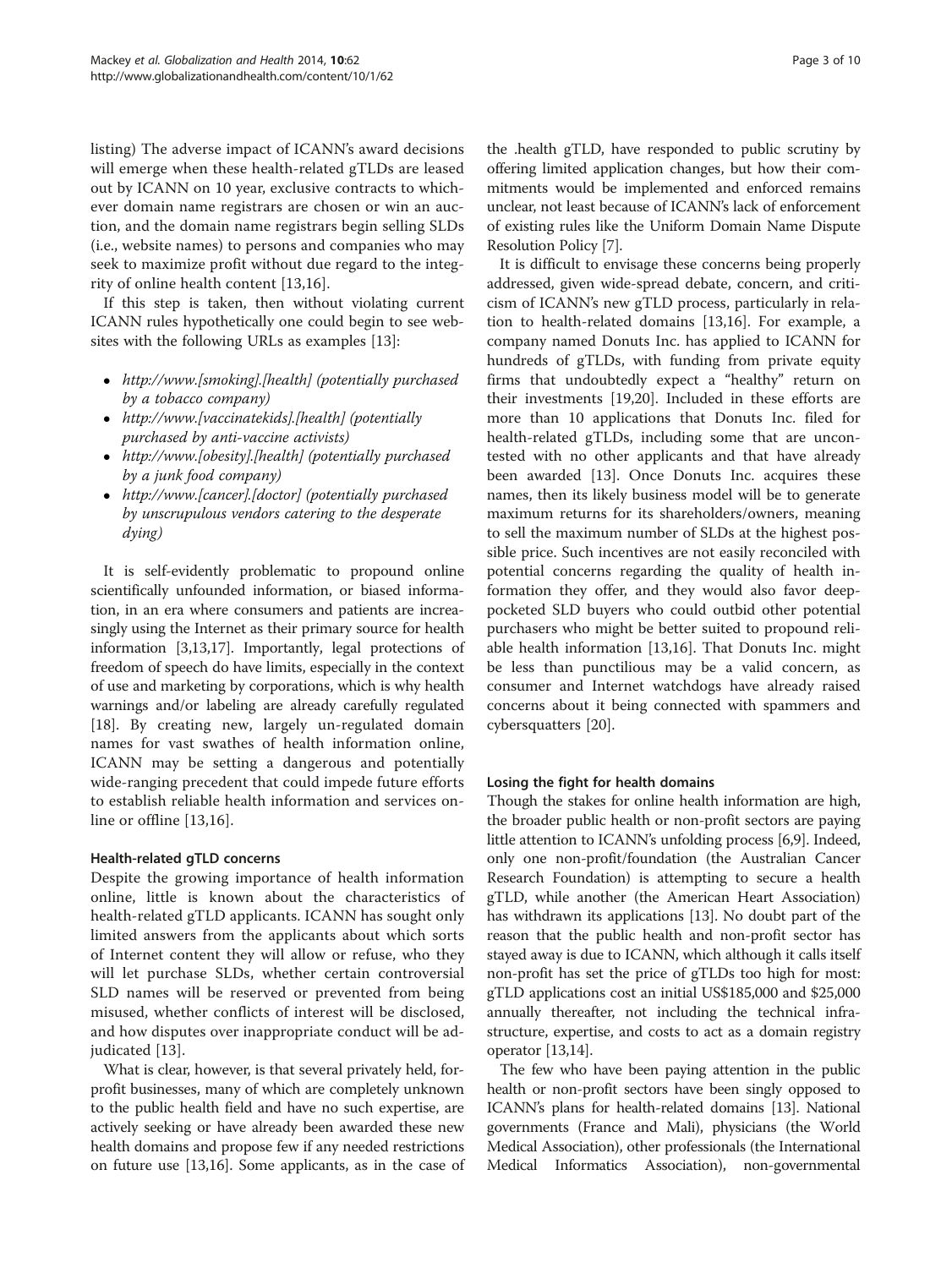| gTLD string                   | <b>GAC</b> recommended<br>safeguard (Closed/Open)? | In string contention? Current ICANN<br>(Y/N) | status                      | Applicant(s)                                                  |
|-------------------------------|----------------------------------------------------|----------------------------------------------|-----------------------------|---------------------------------------------------------------|
| .cancerresearch               | N/A                                                | No                                           | Pre-delegation<br>testing   | <b>Australian Cancer Research</b><br><b>Foundation</b>        |
| .clinic                       | Open                                               | No                                           | Delegated                   | Donuts (Goose Park, LLC)                                      |
| .dental                       | Open                                               | No                                           | Delegated                   | Donuts (Tin Birch, LLC)                                       |
| .dentist                      | Closed                                             | No                                           | Delegated                   | Donuts (Outer Lake, LLC)                                      |
| .diet                         | Open                                               | No                                           | In contracting              | Famous Four Media (dot Diet Limited) <sup>d</sup>             |
|                               |                                                    |                                              |                             | Uniregistry, Corp.                                            |
|                               |                                                    |                                              |                             | Donuts (Pioneer Hill, LLC) <sup>a</sup>                       |
| .doctor                       | Open                                               | Yes                                          | In auction                  | Donuts (Brice Trail, LLC)                                     |
|                               |                                                    |                                              |                             | Radix (DotMedico TLD Inc.) <sup>b</sup>                       |
|                               |                                                    |                                              |                             | The Medical Registry Limited                                  |
| .fit                          | Open                                               | No                                           | In contracting              | Famous Four Media<br>(Platinum Registry Limited) <sup>a</sup> |
|                               |                                                    |                                              |                             | <b>Top Level Domain Holding</b>                               |
| .fitness                      | Open                                               | No                                           | Delegated                   | Donuts (Brice Orchard, LLC)                                   |
| .health                       | Open                                               | Yes                                          | In auction                  | DotHealth, LLC                                                |
|                               |                                                    |                                              |                             | Afilias                                                       |
|                               |                                                    |                                              |                             | Donuts (Goose Fest, LLC)                                      |
|                               |                                                    |                                              |                             | Famous Four Media<br>(dot Health Limited) <sup>a</sup>        |
| .healthcare                   | Open                                               | No                                           | In contracting              | Donuts (Silver Glen, LLC)                                     |
| .heart                        | Open                                               | No                                           | Withdrawn                   | American Heart Association, Inc. <sup>a</sup>                 |
| .hiv                          | Open                                               | No                                           | Delegated                   | dotHIV gemeinnütziger e.V.                                    |
| .hospital                     | Closed                                             | <b>No</b>                                    | $On$ -hold $1$              | Donuts (Ruby Pike, LLC) <sup>b</sup>                          |
| .med                          | Open                                               | Yes                                          | $On-hold1$                  | DocCheck AG <sup>a</sup>                                      |
|                               |                                                    |                                              |                             | Second Generation Ltd. (Medistry LLC) <sup>b</sup>            |
|                               |                                                    |                                              |                             | <b>HEXPAS SAS</b> b                                           |
|                               |                                                    |                                              |                             | Google (Charleston Road                                       |
|                               |                                                    |                                              |                             | Registry Inc.) <sup>c</sup>                                   |
| .medical                      | Closed                                             | <b>No</b>                                    | $On$ -hold <sup>1</sup>     | Donuts (Steel Hill, LLC) <sup>b</sup>                         |
| .pharmacy                     | Closed                                             | No                                           | In contracting              | National Association of Boards of<br>Pharmacy                 |
| .physio                       | Open                                               | No                                           | Transition to<br>delegation | PhysBiz Pty Ltd (Glenn Ruscoe)                                |
| .skin                         | N/A                                                | No                                           | In contracting              | L'Oréal                                                       |
| .stroke                       | N/A                                                | No                                           | Withdrawn                   | American Heart Association, Inc. <sup>a</sup>                 |
| surgery.                      | Closed                                             | No                                           | Delegated                   | Donuts (Tin Avenue, LLC)                                      |
| . 健康 (Chinese equivalent Open |                                                    | No                                           | In contracting              | <b>Stable Tone Limited</b>                                    |

## <span id="page-4-0"></span>Table 1 Health-related gTLD status and proposed safeguards (as of June 2014)

of "healthy")

Bold: indicates the successfully awarded applicant or an applicant who is currently in contracting/pre-delegation testing that will likely lead to completion. Open: Proposed as GAC Category 1 strings with safeguards 1-3 applicable. These requirements generally state that operators will include in their Registry-Registrar Agreements provisions for privacy and consumer protection and compliance with applicable laws, but leave TLDs generally Open to registration. Closed: Proposed as GAC Category 1 strings with all safeguards 1–8 applicable. In addition to safeguards 1–3, they would also most importantly require that registry operators work with relevant regulatory or industry self-regulating bodies and include requirements that registrants posses any necessary authorizations, charters, licenses and/or other related credentials for participation.

<sup>1</sup>ICANN Objection determinations where Independent Objector has prevailed on at least one objection (e.g. community or limited public interest).

a Withdrawn

<sup>b</sup>On hold – Objection.<br>Will not proceed

Will not proceed.

KEY: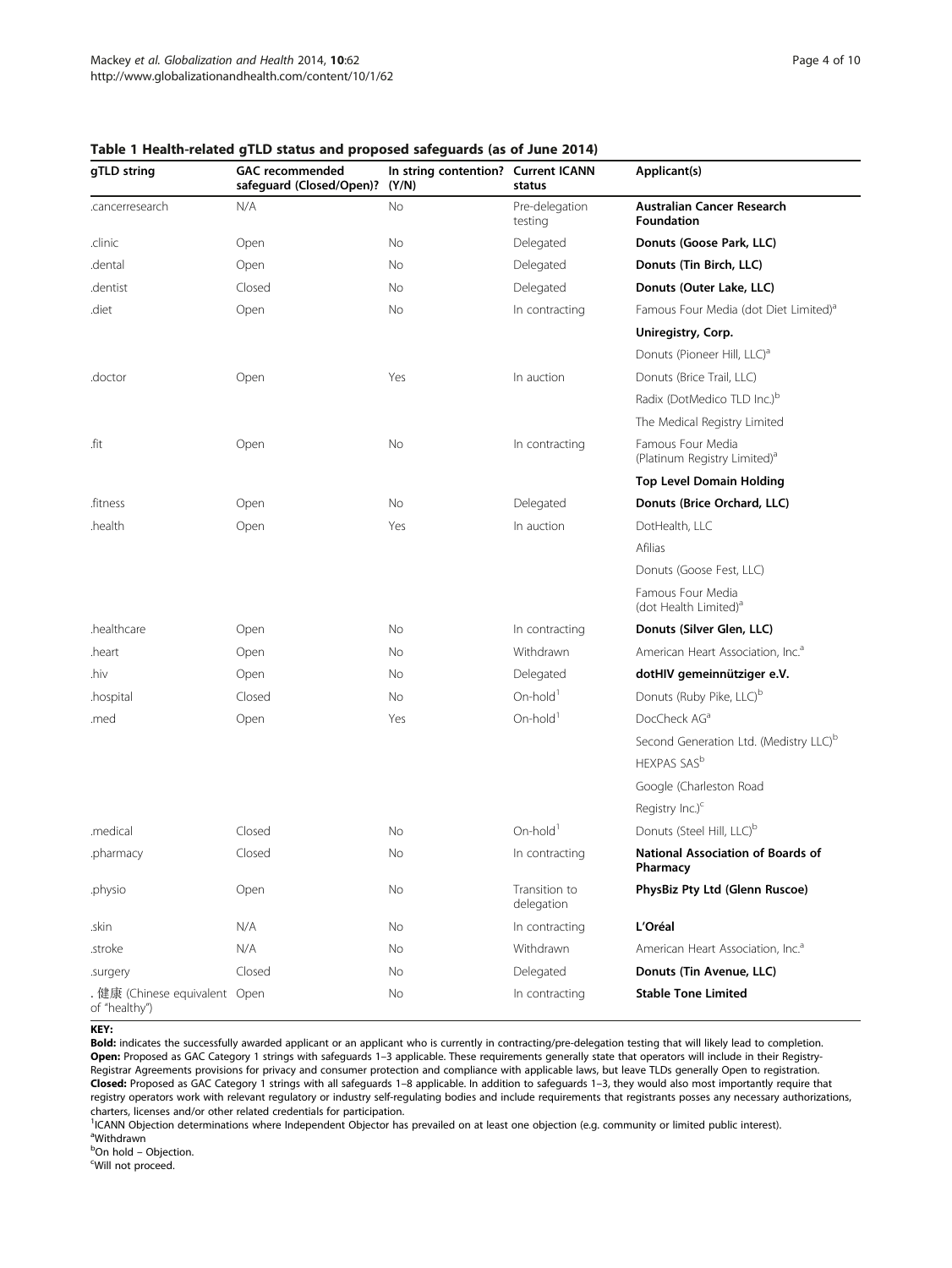organizations (Save the Children), the world's largest trading bloc (the European Commission), the United Nations (the World Health Organization), and even ICANN's own ombudsperson (the Independent Objector), have formally lodged objections and expressed serious concerns, yet without persuading ICANN to suspend its plans for assigning the .health gTLD [\[1,13\]](#page-9-0). As recently as its meeting of June 6, 2014, ICANN's Board commented on receiving these expressions of concern, but decided that there were "no noted objections to continuing to move forward with the applications" for .health and other health-related  $gTLDs$  [\[1\]](#page-9-0).

Yet while ICANN has chosen to disregard these cautions, it has favored applicants from other sectors including larger corporations. As an example, when ICANN's Governmental Advisory Committee protested that certain new gTLDs (.wtf, .fail, .gripe and .sucks) could be wielded against businesses by angry customers – no corporation ever wants to see http://www.[YOURBRANDNAME].sucks – ICANN singled these out for "special safeguards" and suspended further plans [\[16,21\]](#page-9-0). No such reprieve or moratorium was ever granted for the health-related gTLDs, although ICANN agreed that a few could possibly have closed entry requirements (i.e., only open to registrants demonstrating a certain status or credential such as healthcare licensure), while most (including .health) would have open registration (see Table [1\)](#page-4-0) [[21](#page-9-0)].

However, even the proposed "closed" safeguards are not specific to public health, and new gTLDs such .casino, .creditcard, and .poker are in the same safeguards group as .hospital, .doctor, .pharmacy, .dentist, .surgery, and so on. Additionally, the contested .health gTLD has fewer safeguards still: only a "requirement to comply with all applicable laws" (which should always be the case), and a vague, undefined obligation "to implement reasonable and appropriate security measures … [for] sensitive health … data" (which also is the law and a given in many countries) [[21](#page-9-0)]. Hence ICANN's procedural decisions have not afforded any special safeguards to healthrelated domains, even though it has extended protections for arguably more trivial gTLDs, such as .wtf [[13](#page-9-0)].

Beyond ICANN's policies, the quality of the companies applying to acquire exclusive rights to .health have raised concerns. Our anxieties about ICANN's plans for the .health and the prospective applicants are by no means unique. ICANN's ombudsperson, the Independent Objector, lodged an official complaint that mirrors several of our critiques [\[22,23\]](#page-9-0). ICANN referred this objection to the International Chamber of Commerce ("ICC") to adjudicate, although ICC has no public health expertise and obvious conflicts of interest (e.g., several tobacco companies are members) [[24](#page-9-0)]. Perhaps unsurprisingly, the ICC ruled in favor of all existing .health business applicants (including Donuts Inc. and Dot Health LLC.),

effectively continuing the award process that will end in the contracting of .health to the highest bidder [[13](#page-9-0)]. Though the ICC acknowledged that health and access to health information is different from other commodities, it made the egregious error of omitting the fact that treaties such as the International Covenant on Economic, Social and Cultural Rights has established the fundamental human right to health in international law [\[25\]](#page-9-0). "Assuming" that such a right exists, the ICC adjudicators wrote, it was not clear "that the operation of .health gTLD registry by a private entity would inhibit or impair the access to accurate health information" [\[22](#page-9-0)]. ICC also rejected placing any conditions on the applicant to provide additional safeguards in response to concerns raised by the Independent Objector [[22](#page-9-0),[23](#page-9-0)].

More recently, at the beginning of June 2014, ICANN's New gTLD Program Committee (a Committee granted Board-level authority to make decisions on the new gTLD program) stated that it had reviewed requests from the international community requesting additional safeguards – but decided unanimously to continue to move forward with the .health and health-related applications [\[1](#page-9-0)]. Hence, as a result of ICANN's prior and continued inattention to public health interests, as of the beginning of June 2014, of the 19 active healthrelated gTLDs, eight (42.1%) have either already been successfully delegated to private operators, or are in the course being delegated (Table [1](#page-4-0)). An additional six applications are currently in the contracting phase with ICANN, meaning close to three-quarters  $(73.7\%, N = 14)$ of all health-related gTLD applications have already been awarded and/or will become active shortly. Alarmingly, Donuts Inc. is the successful applicant for six of these awarded applications. Additionally, two gTLDs (.doctor and .health) are currently scheduled for auction as they have multiple applicants. Only  $15.8\%$  (N = 3) of all health-related gTLD applications are on hold as they have had at least one successful objection that has prevailed through ICANN's dispute process. Overall, the rush of ICANN to put health-related gTLDs on the market has mostly prevailed, regardless of the potential consequences.

#### Arguments by .health applicants

In response to public scrutiny, the .health gTLD applicants have countered that there is no way to determine what constitutes "quality" health information; for this reason, they argue, they should not be held accountable to any standards [\[13](#page-9-0)]. They also argue there are no internationally-recognized principles/standards relating to the word "health" that require protection under international legal norms; that proper safeguards are already in place; and that they will require registrants to follow generally accepted legal norms and "applicable law" [\[22\]](#page-9-0).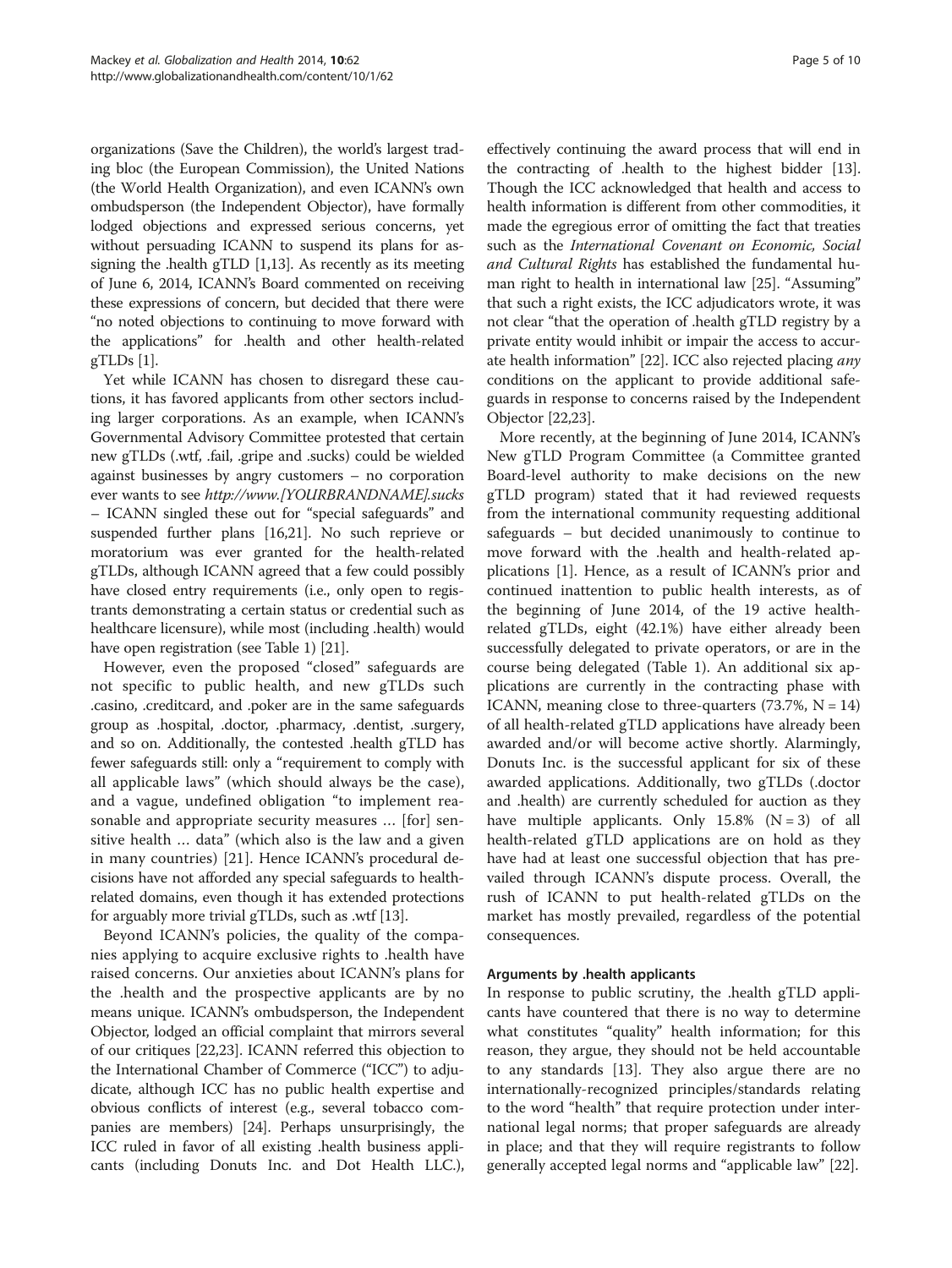However, these arguments are simply focused upon minimum if any legal compliance and are not grounded in public health interests [[13,16](#page-9-0)]. Following generally accepted legal norms is not a meaningful safeguard because it merely restates what any entity would be required to do in its operations, regardless of owning a gTLD. Further, as previously stated, enforcement mechanism in ICANN have been criticized and may therefore be without sufficient consequence—as with ICANN's failure in its ability to enforce the Uniform Domain Name Dispute Resolution Policy on Internet pharmacies [[7](#page-9-0)]. True safeguards must be enforceable and focused on protecting the user, especially where national law is absent, as is the case of several countries that fail to or do not adequately regulate pharmaceutical promotion [\[11,26\]](#page-9-0).

Legal compliance and reliance upon "applicable law" is also dependent upon the development of important online health-related legal frameworks from local, national, regional, and the international level that are still in the process of maturation. This includes lack of legislation addressing cybersecurity issues such as educating users about Internet safety and literacy and the regulation of illicit online pharmacies [[27\]](#page-9-0). According to a WHO report, only 47% had government-sponsored websites/ initiatives for information and education of Internet safety and literacy and 66% had no legislation regulating Internet pharmacies, with countries enacting legal protections highly skewed towards higher-income countries [[27\]](#page-9-0). Most importantly, 55% of responding countries reported that voluntary compliance by content providers/ websites was the method for establishing quality criteria for health-related sites [[27](#page-9-0)].

Nor is the postmodern relativism that there is no way to discern "quality" health information from inaccurate or misleading information a sufficient conclusion to address the issue: if that were the case then the fundamental processes of the scientific community (such as peer-review, evidenced-based decision making, expert consensus, and/ or randomized clinical trials methods) to ensure a certain level of validity of health information that may be presented and relied upon by consumers and clinicians would be viewed as unnecessary or unimportant as well. While efforts to improve quality of online health information are presently limited, the task is not new or infeasible. Initiatives such as MedCIRCLE (an international project funded by the EU to collaborative ratings and use of metadata for enhancing transparency and identification of Internet health information) and the HealthOntheNetFoundation Code (a voluntary ethics code and certification system aimed at encouraging dissemination of quality Internet health information in place since 1996) are expressly aimed at improving the quality of online health data as well as helping consumers identify sites that have reliable and certified information/sources [[28](#page-9-0)-[32](#page-9-0)].

#### Potential consequences

ICANN's gTLD contracts last a decade and contain a presumption of indefinite renewability. Consequently, the public health community must address this issue appropriately now to avoid potentially significant long-term negative consequences. As an example of a failure to monitor health-related marketing, fraud and abuse in pharmaceutical promotion has been well documented and has led to record-breaking criminal and civil fines in countries such as the USA, even where regulation/ oversight exists [[18,33](#page-9-0)]. Direct-to-consumer advertising ("DTCA") of pharmaceuticals has also been criticized as leading to higher national healthcare costs due to overutilization of expensive drugs, misrepresentation of risks versus benefits, and has been associated with drugs with high-risk profiles [[34,35](#page-9-0)]. It is already worrisome that, although DTCA is only allowed in the USA and New Zealand among developed countries, it is transmitted across geopolitical borders via the Internet where the jurisdiction of drug regulatory bodies is lacking [[10,11,36](#page-9-0)]. Expanding opportunities for unregulated pharmaceutical DTCA through health-related gTLDs could likely make this situation worse.

There is also the risk that organized criminals could use the new gTLDs for online health fraud and abuse. Potential and current threats to the security and safety of the Health Internet include: platforms of health-related email spam, illicit online pharmacies, fraudulent solicitation of personal health information, fraudulent solicitation of funds for health services, etc. [\[11,27\]](#page-9-0). Hence, without appropriate oversight, the new gTLDs could represent a conduit for various types of deceptive, fraudulent or illegal activity that could directly harm consumers because of the absence of effective ICANN enforcement mechanisms and the limits of jurisdictional reach of national health regulators [\[13\]](#page-9-0). These problems would still exist even if certain safeguards were in place, such as limiting registration to licensed healthcare professionals. Indeed, healthcare professionals have been utilized by industry to engage in fraudulent marketing [[13,37\]](#page-9-0).

#### Recent developments

Much of the current situation is explained by WHO's apparent failure to protect and secure the Health Internet [[13](#page-9-0)]. WHO attempted to acquire and operate the .health domain name as early as 2000, but has been inconsistent and ineffectual in its recent efforts of securing this important piece of future intellectual property on the Health Internet (see Figure [1](#page-7-0) for timeline of events) [\[16,38](#page-9-0)]. Specifically, WHO failed to submit an application for the . health gTLD in the current ICANN solicitation, thereby taking itself out of the running though it originally sought to be the administrator of the .health TLD [\[38](#page-9-0)].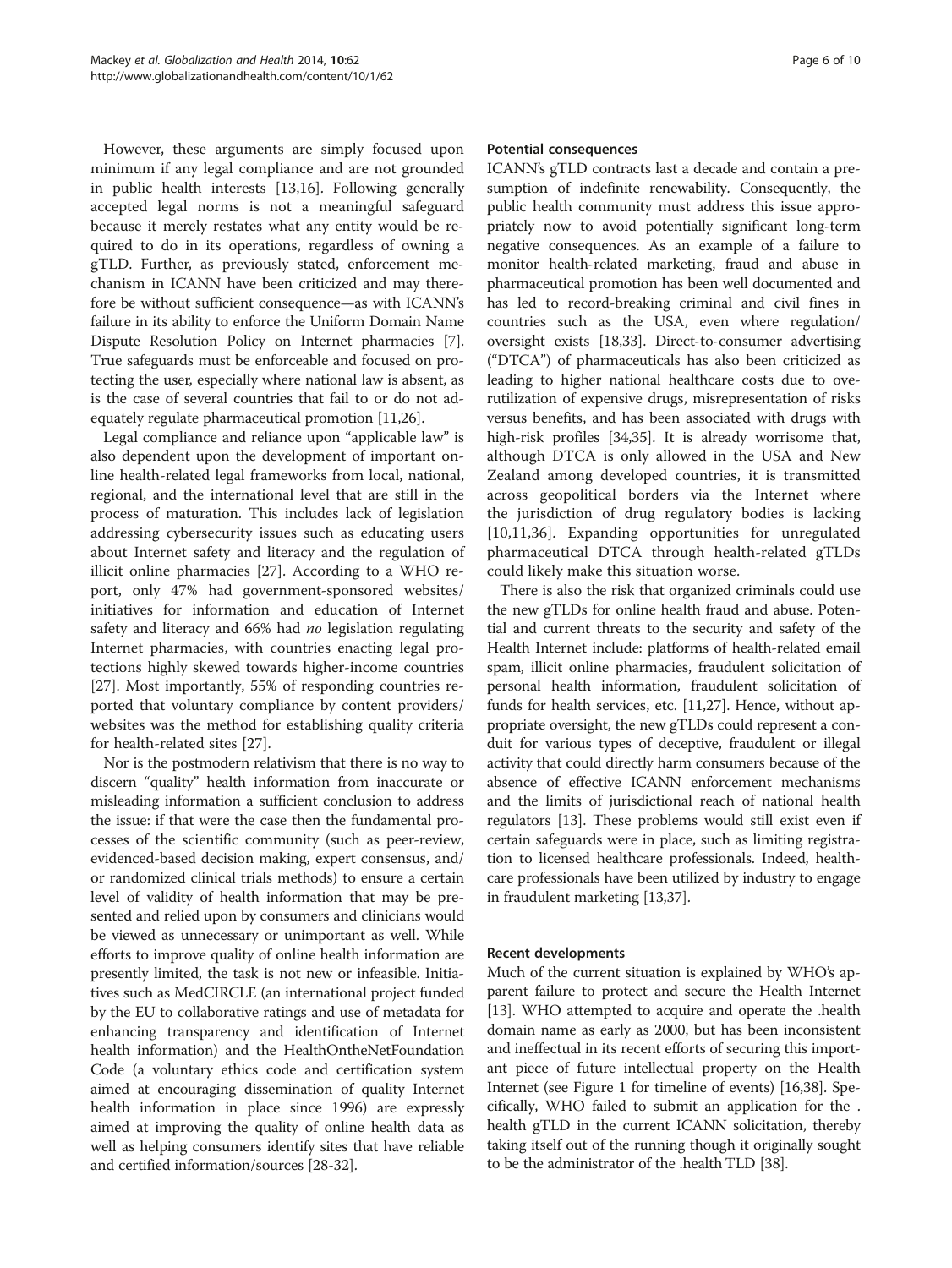<span id="page-7-0"></span>

Further, as ICANN's ongoing processes have exhibited no interest in concerns for public health, WHO's interventions have become increasingly weaker [\[1,13,16](#page-9-0)]. In 2012, WHO specifically requested ICANN indefinitely to "postpone the assignment of the '.health' … until such time as following broad-based consultation of the health community" – a request to which ICANN never responded [[39](#page-9-0)]. Further, in 2013 WHO Member States at the 66th World Health Assembly adopted Resolution 66.24 calling for all health-related gTLDs to be properly governed and operated in a manner consistent with promoting public health in 2013 [[40](#page-9-0)].

However, in May 2014, the WHO Secretariat appears to have contravened Resolution 66.24 of its Member States and backtracked on its position of calling for postponement and consultation. Less than a week before the 67th World Health Assembly began, the WHO Secretariat wrote ICANN again, this time to endorse "safeguards on new gTLDs", even though the Resolution 66.24 nowhere mentions "safeguards" as an approach that Member States support. The WHO Secretariat offered ICANN this solution without the Member States' mandate, and despite the fact that the safeguards which ICANN has proposed are hardly protective (e.g., "special safeguards" for trivial and offensive domains like .sucks or .wtf, but no similar protection for healthrelated domain names) [[21\]](#page-9-0).

These moves by the WHO Secretariat – both the backtracking, and the timing just days before the 67th World Health Assembly – suggest that Member States need to be more watchful of the Secretariat in ensuring that it meets its obligations of protecting health-related domains.

They must require that WHO Secretariat, as a minimum first step, to follow closely WHO's program of work outlined in recent gTLD Principles that cover a wide variety of important topics regarding eHealth including: governance and management; transparency; privacy and security; developing codes of conduct for gTLD registrars; individual choice and control over health data; establishing a legal and regulatory framework; and ensuring appropriate delivery of health products and services online and only legitimate activity [[41](#page-9-0)].

However, the newly proposed WHO Principles alone may be inadequate because they are already weak and potentially unenforceable as they function as a "soft law" response (i.e., a set of voluntary codes) that are dependent on existing ICANN processes that so far have failed to recognize the importance of health in the context of Internet governance [\[1](#page-9-0)]. In any event, recent decisions by ICANN's New gTLD Program Committee offer no indication that it will even take into consideration WHO's proposed principles [\[1\]](#page-9-0). Hence, if the WHO Secretariat continues in endorsing ICANN's proposals, rather than following Resolutions of its Member States, it may prove even weaker as a governance document and reify the need for Member States to demand fulfillment of duly passed World Health Assembly Resolutions.

#### Call to action: a moratorium on health domains

The health-related gTLDs should not be governed the same way as other gTLDs. Health is different both in fact and in law. There is an international legal right to health, even if the ICC did not accept that it exists and unreasonably rejected the proposition that the right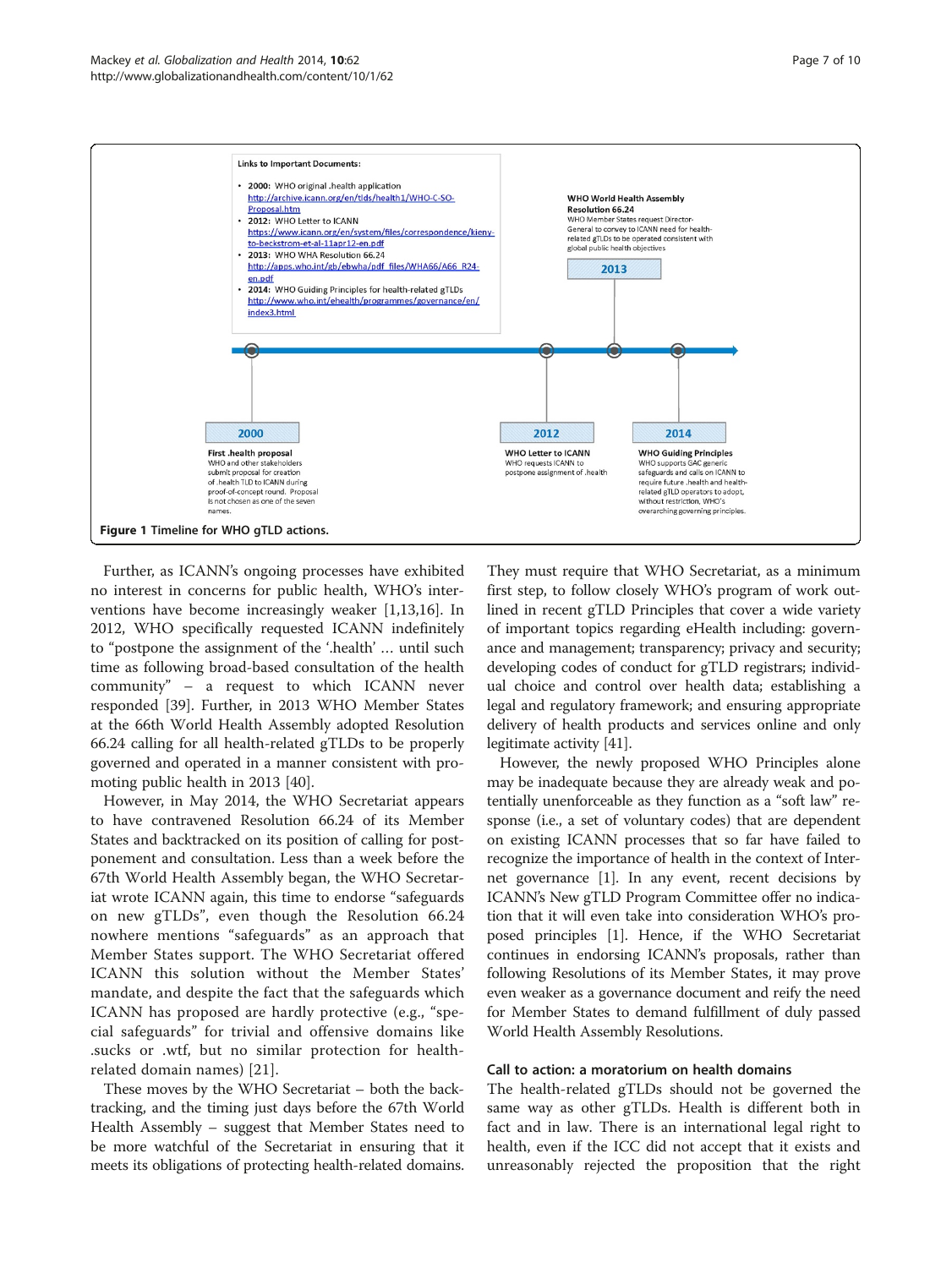extends to the availability and accessibility of quality health information [[42\]](#page-9-0). At the same time, more people than ever before are using the Health Internet to seek information and to make behavioral choices [\[3](#page-9-0)]. Now is not the time either to compromise this legal right or complicate the factual reality, in favor of profit-making interests merely for the sake of unlimited Internet expansion.

Governing the health-related Internet domains should be a priority for international public health organizations as well as global information technology organizations such as ICANN, WHO, the International Telecommunication Union, the World Summit on the Information Society ("WSIS"), and its establishment of the Internet Governance Forum ("IGF"). Specifically the WSIS and IGF recognize the need for multistakeholder consultations to ensure that both safety and legality prevail on the Internet [\[11\]](#page-9-0). Achieving this will require developing norms, in the form of rules and guidelines, establishing decisionmaking processes, transparency policies, and certification/accreditation processes to create a subset of easily identifiable and protected health-related domains for the public interest [[13\]](#page-9-0).

However, for this to occur, ICANN must call a halt to its controversial plan to award the remaining healthrelated gTLDs. We concur with the ICANN Independent Objector, the International Society for Telemedicine & eHealth, the World Medical Association, and the WHO Secretariat (as expressed in its previous positions) in calling for an immediate halt to the ICANN process for health gTLDs [[22,39,43,](#page-9-0)[44](#page-10-0)]. The .health domain, which was imminently scheduled to go to auction, is a very high priority in this regard.

If ICANN fails to appropriately ensure the trust and reliance of applicants that operate the gTLDs it may be appropriate in the future to hold ICANN and awarded registrars legally liable for foreseeable health harms that occur on the Internet. Should ICANN persist in its unregulated process of expanding that namespace, without meaningful safeguards and by ignoring clear warnings from many stakeholders, this would demonstrate a lack of due diligence which the legal system might one day seek to penalize.

Were ICANN to agree to this moratorium, we would recommend the formation of an expert working panel comprised of a diverse set of eHealth stakeholders to constructively discuss the appropriate role and governance of gTLDs to ensure universal access to quality health information online. This includes discussion on consumer privacy and protection, methods of assurance and verification of quality/trusted health information, proactive prevention of online fraud and abuse, regulation of illegal promotion and commercial practices targeted to consumers, and promoting health literacy on

the web. The panel could explore more appropriate and alternative policies and governance mechanisms during the time-limited moratorium.

Governance options could include: re-categorizing the .health to a sponsored TLD ("sTLDs") (explained below); creating new ICANN safeguards to ensure appropriate use; and establishing a permanent multistakeholder compliance monitoring framework for the newly awarded gTLDs [[13\]](#page-9-0). As the WSIS and IGF already have structures for multistakeholder participation in these areas, they may be the most appropriate forums for these needed debates and consultations [[11](#page-9-0)]. We also reject the ICC as a forum for adjudication of these matters, since it is a lobby for industries having a conflict of interest (e.g., pharmaceuticals; health insurers) or often acting in opposition to health (e.g., tobacco, alcohol, fast food, weapons).

These are not exceptional standards, and even in ICANN's own history, there is precedent for more robust TLD safeguards. In 2003, ICANN created a proposal system and selection criteria for sTLDs [\[13\]](#page-9-0). Through that process and previous ICANN expansion rounds, several sTLDs were created including .int, .aero, .coop, .post, .pro, .travel, and .xxx [\[45\]](#page-10-0). All these sTLDs require the "sponsor" organization to enforce eligibility of use, ensure transparency and accountability in its operations, and operate the TLD in the interests of the specific community it addresses [\[45\]](#page-10-0). As an example, .aero is exclusively used by members of the aviation community, .travel is dedicated to the travel and tourism, .post is restricted to the global postal community with the Universal Postal Union (a U.N. specialized agency) as its sponsor, and .xxx is reserved for the adult entertainment industry [\[45-47](#page-10-0)]. We believe that "health" and eHealth are germane to specific communities, and hence requires a responsible steward that will be held accountable to the broader global public health community as well as consumers and patients. Surely if aviation, travel, and adult related TLDs can have restrictions, so should health-related domains.

As the .health gTLD enters its final weeks prior to its published auction in September 2014, the time for the global public health community to coalesce and act is now and with urgency. However, it may unfortunately be too late, as there are unconfirmed reports that ICANN has awarded the .health gTLD to DotHealth LLC through a private settlement prior to the auction [\[48\]](#page-10-0). Regardless of the outcome, collectively the public health and broader Internet community need to be vigilant about the need to ensure the reliability and trustworthiness of health information online and take immediate action to ensure the future integrity and proper governance of this important namespace for the Health Internet.

#### Competing interests

Tim K. Mackey and Gunther Eysenbach received travel funding to attend a World Health Organization Consultation on Maintaining Trust and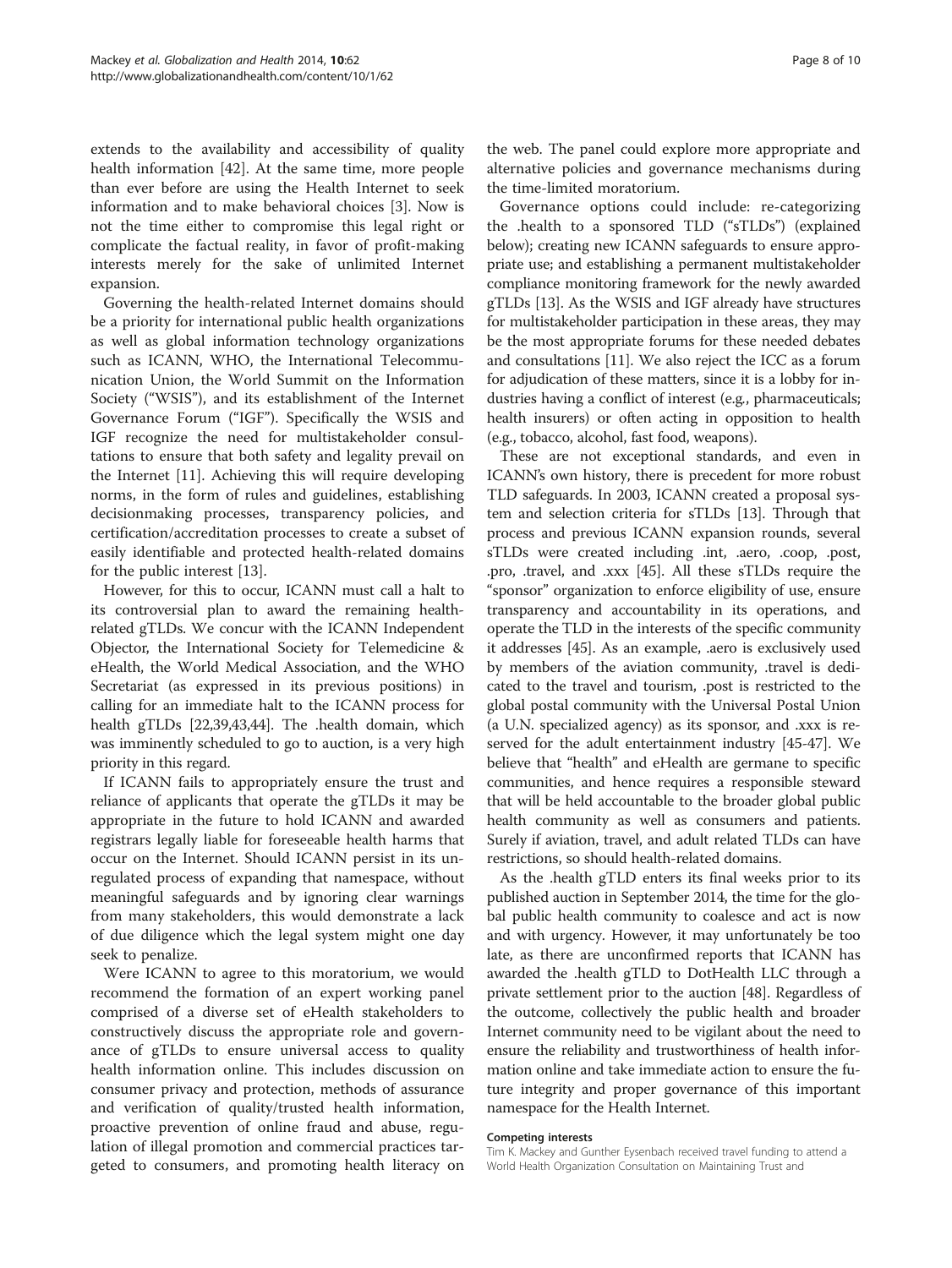<span id="page-9-0"></span>Confidence in the Health Internet where the content of this manuscript was discussed. Antoine Geissbuhler is the President ad interim of the Health On the Net Foundation and President of the International Medical Informatics Association, both organizations have an interest in the subject matter of this manuscript. All other authors report no financial relationships with any organizations that might have an interest in the submitted work in the previous three years, no other relationships or activities that could appear to have influenced the submitted work. In addition, no third party has prompted any of the authors to write this article; no additional author/ professional writer contributed to the article; and this article is not similar to any other article submitted or published elsewhere.

#### Author details

<sup>1</sup>Global Health Policy Institute, 8950 Villa La Jolla Drive, Suite #A204, La Jolla, CA 92037, USA. <sup>2</sup>Department of Anesthesiology and Division of Global Public Health, University of California San Diego School of Medicine, 200 W Arbor Drive, San Diego, CA 92103-8770, USA. <sup>3</sup>Institute for Health Policy, Management, and Evaluation, University of Toronto, 27 King's College Cir, Toronto, ON M5S, Canada. <sup>4</sup>Centre for Global eHealth Innovation and Techna Institute, University Health Network, 190 Elizabeth Street, Toronto M5G 2C4, Canada. <sup>5</sup>Leslie Dan Faculty of Pharmacy, University of Toronto, 27 King's College Cir, Toronto, ON M5S, Canada. <sup>6</sup>University of Geneva, Geneva, Switzerland. <sup>7</sup>Health On the Net Foundation, Chêne-Bourg 1225, Switzerland.<br><sup>8</sup>International Medical Informatics Association, CH-1225 Chêne-Bourg <sup>8</sup>International Medical Informatics Association, CH-1225 Chêne-Bourg, Geneva, Switzerland. <sup>9</sup>Faculties of Law and Medicine, University of Ottawa, One Stewart Street, Ottawa, ON K1N 6 N5, Canada.

#### Received: 6 May 2014 Accepted: 24 July 2014 Published online: 26 September 2014

#### References

- Preliminary report | meeting of the New gTLD program committee. [https://www.icann.org/resources/board-material/prelim-report-new-gtld-](https://www.icann.org/resources/board-material/prelim-report-new-gtld-2014-06-06-en)[2014-06-06-en](https://www.icann.org/resources/board-material/prelim-report-new-gtld-2014-06-06-en).
- The health internet. [http://www.who.int/ehealth/programmes/](http://www.who.int/ehealth/programmes/governance/en/) [governance/en/](http://www.who.int/ehealth/programmes/governance/en/).
- 3. Health fact sheet. [http://www.pewinternet.org/fact-sheets/health-fact](http://www.pewinternet.org/fact-sheets/health-fact-sheet/)[sheet/.](http://www.pewinternet.org/fact-sheets/health-fact-sheet/)
- 4. Lenard TM, White LJ: Improving ICANN's governance and accountability: a policy proposal. Inf Econ Policy 2011, 23:189-199.
- 5. van Eeten M, Mueller M: Where is the governance in Internet governance? New Media Soc 2012, 15:720–736.
- 6. Uniform domain-name dispute-resolution policy. [https://www.icann.org/](https://www.icann.org/resources/pages/udrp-2012-02-25-en) [resources/pages/udrp-2012-02-25-en.](https://www.icann.org/resources/pages/udrp-2012-02-25-en)
- 7. Rogues and registrars: Are some domain name registrars safe havens for internet drug rings? [http://www.legitscript.com/download/Rogues-and-](http://www.legitscript.com/download/Rogues-and-Registrars-Report.pdf)[Registrars-Report.pdf](http://www.legitscript.com/download/Rogues-and-Registrars-Report.pdf).
- Liang BA, Mackey T: Searching for safety: addressing search engine, website, and provider accountability for illicit online drug sales. Am J Law Med 2009, 35:125–184.
- 9. Mackey TK, Liang BA, Strathdee SA: Digital social media, youth, and nonmedical use of prescription drugs: the need for reform. J Med Internet Res 2013, 15:e143.
- 10. Mackey TK, Liang BA: Global reach of direct-to-consumer advertising using social media for illicit online drug sales. J Med Internet Res 2013, 15:e105.
- 11. Mackey TK, Liang BA: Pharmaceutical digital marketing and governance: illicit actors and challenges to global patient safety and public health. Global Health 2013, 9:45.
- 12. Mackey TK, Liang BA: The global counterfeit drug trade: patient safety and public health risks. J Pharm Sci 2011, 100:4571–4579.
- 13. Mackey TK, Liang BA, Attaran A, Kohler JC: Health domains for sale: the need for global health internet governance. J Med Internet Res 2014, 16:e62.
- 14. Frequently asked questions ICANN New gTLDs. [http://newgtlds.icann.](http://newgtlds.icann.org/en/applicants/customer-service/faqs/faqs-en) [org/en/applicants/customer-service/faqs/faqs-en.](http://newgtlds.icann.org/en/applicants/customer-service/faqs/faqs-en)
- 15. Program statistics. <http://newgtlds.icann.org/en/program-status/statistics>.
- 16. Mackey TK, Liang BA, Attaran A, Kohler JC: Ensuring the future of health information online. Lancet 2013, 382:1404.
- 17. Eysenbach G: The new health-related top-level domains are coming: will cureforcancer.health go to the highest bidder? J Med Internet Res 2014, 16:e73.
- 18. Mackey T, Liang B: Off label promotion reform: a legislative proposal addressing vulnerable patient drug access and limiting inappropriate pharmaceutical marketing. Univ Mich J Law Reform 2011, 45:1–54.
- 19. Donuts raises \$100M-plus to deliver "Dot-anything-You-want" domain names. [http://blogs.wsj.com/venturecapital/2012/06/05/donuts-raises-](http://blogs.wsj.com/venturecapital/2012/06/05/donuts-raises-100m-plus-to-deliver-dot-anything-you-want-domain-names/)[100m-plus-to-deliver-dot-anything-you-want-domain-names/.](http://blogs.wsj.com/venturecapital/2012/06/05/donuts-raises-100m-plus-to-deliver-dot-anything-you-want-domain-names/)
- 20. Donuts Inc.'s major play for new Web domain names raises fears of fraud. [http://www.washingtonpost.com/business/technology/donuts-incs](http://articles.washingtonpost.com/2012-09-24/business/35496608_1_new-domains-top-level-domains-web-addresses)[major-play-for-new-web-domain-names-raises-eyebrows/2012/09/24/](http://articles.washingtonpost.com/2012-09-24/business/35496608_1_new-domains-top-level-domains-web-addresses) [c8745362-f782-11e1-8398-0327ab83ab91\\_story.html](http://articles.washingtonpost.com/2012-09-24/business/35496608_1_new-domains-top-level-domains-web-addresses).
- 21. Re: NGPC consideration of GAC category 1 and category 2 safeguard advice. [http://www.icann.org/en/news/correspondence/crocker-to-dryden-](http://www.icann.org/en/news/correspondence/crocker-to-dryden-3-29oct13-en.pdf)[3-29oct13-en.pdf.](http://www.icann.org/en/news/correspondence/crocker-to-dryden-3-29oct13-en.pdf)
- 22. CASE No. EXP/409/ICANN/26. [http://domainnamewire.com/wp-content/](http://domainnamewire.com/wp-content/health-objection.pdf) [health-objection.pdf](http://domainnamewire.com/wp-content/health-objection.pdf).
- 23. Applicants spank IO in .health objections. [http://domainincite.com/](http://domainincite.com/15383-applicants-spank-io-in-health-objections) [15383-applicants-spank-io-in-health-objections](http://domainincite.com/15383-applicants-spank-io-in-health-objections).
- 24. International Chamber of Commerce TobaccoTactics. [http://tobaccotactics.org/index.php/International\\_Chamber\\_of\\_Commerce](http://tobaccotactics.org/index.php/International_Chamber_of_Commerce). 25. International Covenant on Economic, Social and Cultural Rights.
- [https://treaties.un.org/pages/viewdetails.aspx?chapter=4&lang=en&mtdsg\\_](https://treaties.un.org/pages/viewdetails.aspx?chapter=4&lang=en&mtdsg_no=iv-3&src=treaty) [no=iv-3&src=treaty.](https://treaties.un.org/pages/viewdetails.aspx?chapter=4&lang=en&mtdsg_no=iv-3&src=treaty)
- 26. Understanding and responding to pharmaceutical promotion: a practical guide. [http://www.haiweb.org/10112010/DPM\\_ENG\\_Final\\_SEP10.pdf.](http://www.haiweb.org/10112010/DPM_ENG_Final_SEP10.pdf)
- Safety and security on the internet: challenges and advances in member states. [http://www.who.int/goe/publications/goe\\_security\\_web.pdf](http://www.who.int/goe/publications/goe_security_web.pdf).
- 28. Boyer C, Baujard V, Geissbuhler A: Evolution of health web certification through the HONcode experience. Stud Health Technol Inform 2011, 169:53–57.
- 29. Boyer C, Selby M, Scherrer JR, Appel RD: The health on the net code of conduct for medical and health websites. Comput Biol Med 1998, 28:603–610.
- 30. Eysenbach G, Yihune G, Lampe K, Cross P, Brickley D: 32. Boyer C, Selby M, Scherrer JR, Appel RD: the health on the Net code of conduct for medical and health websites. *J Med Internet Res* 2000, 2(suppl2):e1.
- 31. Eysenbach G, Kohler C, Yihune G, Lampe K, Cross P, Brickley D: A metadata vocabulary for self- and third-party labeling of health web-sites: Health Information Disclosure, Description and Evaluation Language (HIDDEL). Proc AMIA Symp 2001, 169–173.
- 32. Eysenbach G, Yihune G, Lampe K, Cross P, Brickley D: MedCERTAIN: quality management, certification and rating of health information on the Net. Proc AMIA Symp 2000, 230–234.
- 33. Mackey TK, Liang BA: Combating healthcare corruption and fraud with improved global health governance. BMC Int Health Hum Rights 2012,  $12.23$
- 34. Liang BA, Mackey T: Direct-to-consumer advertising with interactive internet media: global regulation and public health issues. JAMA 2011, 305:824–825.
- 35. Liang BA, Mackey T: Reforming direct-to-consumer advertising. Nat Biotechnol 2011, 29:397–400.
- 36. Liang BA, Mackey TK: Prevalence and global health implications of social media in direct-to-consumer drug advertising. J Med Internet Res 2011, 13:e64.
- 37. Liang BA, Mackey T: Confronting conflict: addressing institutional conflicts of interest in academic medical centers. Am J Law Med 2010, 36:136–187.
- Brown PB: WHO calls for a health domain name to help consumers. BMJ 2002, 324:566a-566
- 39. Re: comments of the World Health Organization to the Internet Corporation for assigned names and numbers (ICANN) on the top level domain names for health. [https://www.icann.org/en/system/files/](https://www.icann.org/en/system/files/correspondence/kieny-to-beckstrom-et-al-11apr12-en.pdf) [correspondence/kieny-to-beckstrom-et-al-11apr12-en.pdf](https://www.icann.org/en/system/files/correspondence/kieny-to-beckstrom-et-al-11apr12-en.pdf).
- 40. WHA66.24: eHealth standardization and interoperability. [http://apps.who.](http://apps.who.int/gb/ebwha/pdf_files/WHA66/A66_R24-en.pdf) [int/gb/ebwha/pdf\\_files/WHA66/A66\\_R24-en.pdf.](http://apps.who.int/gb/ebwha/pdf_files/WHA66/A66_R24-en.pdf)
- 41. The health internet: governing principles for a .health top-level domain. [http://www.who.int/ehealth/programmes/governance/en/index3.html.](http://www.who.int/ehealth/programmes/governance/en/index3.html)
- 42. A healthy knowledge: right to information and the right to health. [http://www.article19.org/data/files/medialibrary/3452/12-09-12-POLICY-right](http://www.article19.org/data/files/medialibrary/3452/12-09-12-POLICY-right-to-health-WEB.pdf)[to-health-WEB.pdf.](http://www.article19.org/data/files/medialibrary/3452/12-09-12-POLICY-right-to-health-WEB.pdf)
- 43. SUBJECT: public interest concerns regarding .health. [https://www.icann.org/](https://www.icann.org/en/system/files/correspondence/kloiber-to-chehade-et-al-11mar14-en.pdf) [en/system/files/correspondence/kloiber-to-chehade-et-al-11mar14-en.pdf.](https://www.icann.org/en/system/files/correspondence/kloiber-to-chehade-et-al-11mar14-en.pdf)